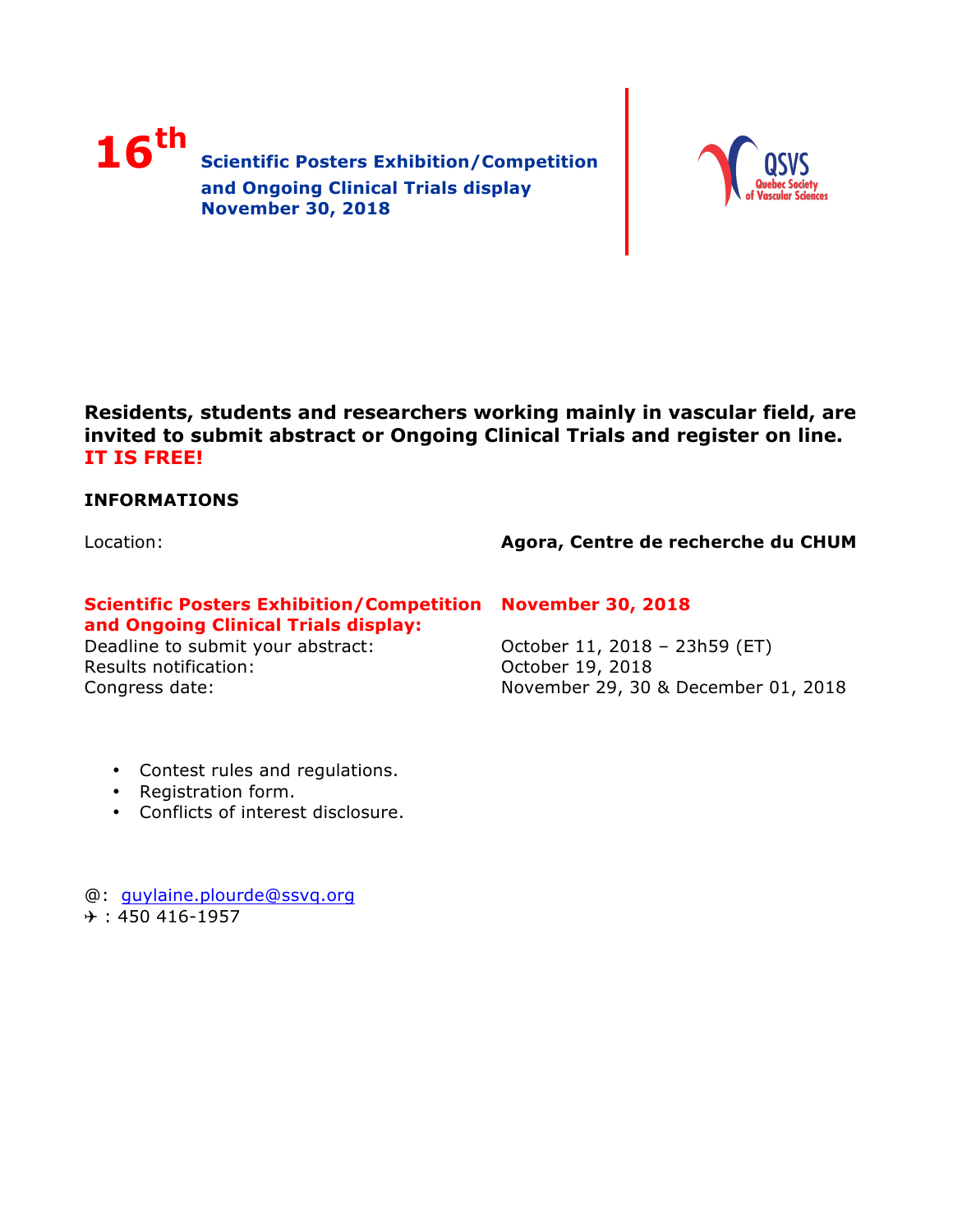# **Rules and regulations 2018 16th Annual Scientific Posters Exhibition/Competition and Ongoing Clinical Trials display** *(not competing)*

# **Table of Contents:**

- 1. General information
- 2. Author instructions
- 3. Conflict of Interest Disclosure Statement
- 4. Not competing: Ongoing Clinical Trials display

# **1. General Information**

The Annual Scientific Posters Exhibition/Competition is open to any and all students, residents, and researchers, working or studying in an institution of the province of Quebec who wishes to share their findings with their peers at the Quebec Society of Vascular Sciences [QSVS] Annual Meeting, in Quebec, QC.

All research must involve the vascular system (arterial, venous, or lymphatic) in some way. Submissions of both clinical and basic science research are welcome. In the spirit of encouraging the greatest amount of scientific interaction, it is the express policy of the QSVS to accept all abstracts submitted to the Scientific Posters Competition. There are nevertheless specific requirements for submitted abstracts that are detailed in the *Author Instructions* section of this document. Failure to abide by these requirements constitutes the sole basis for abstract refusal. Additionally, your submission of an abstract constitutes a commitment on your part to present your research at our QSVQ Annual Meeting to be held at Agora, Centre de recherche du CHUM de Montréal. Authors are responsible for their own transportation and accommodations.

Throughout the day on November  $30<sup>th</sup>$ , a jury will move around the exhibition to evaluate different abstracts in poster form. The jury may request a formal presentation of your poster and/or ask questions about its content. **A \$ 2,000 total in scolarships** will be awarded to the best scientific paper in each of the 2 categories, basic sciences and clinical sciences.

Your participation in the contest of the QSVS in no way prohibits the presentation of the same abstract in an international congress.

Summaries of the abstracts competing will be uploaded on our website following the event.

# **2. Author Instructions**

- **A.** How to write your abstract
- **B.** Sample abstract
- **C.** Poster instructions

# **A. HOW TO WRITE YOUR ABSTRACT**

The Scientific Posters Exhibition/Competition is held in both English and French. Abstracts may be submitted in either language, but must not exceed 500 words, including the title, all authors, and author affiliations. Only the section on potential conflicts of interest is exempt from this word limit. All abstracts must be submitted as a *Microsoft Word* document in single-spaced, **11-point Arial font.**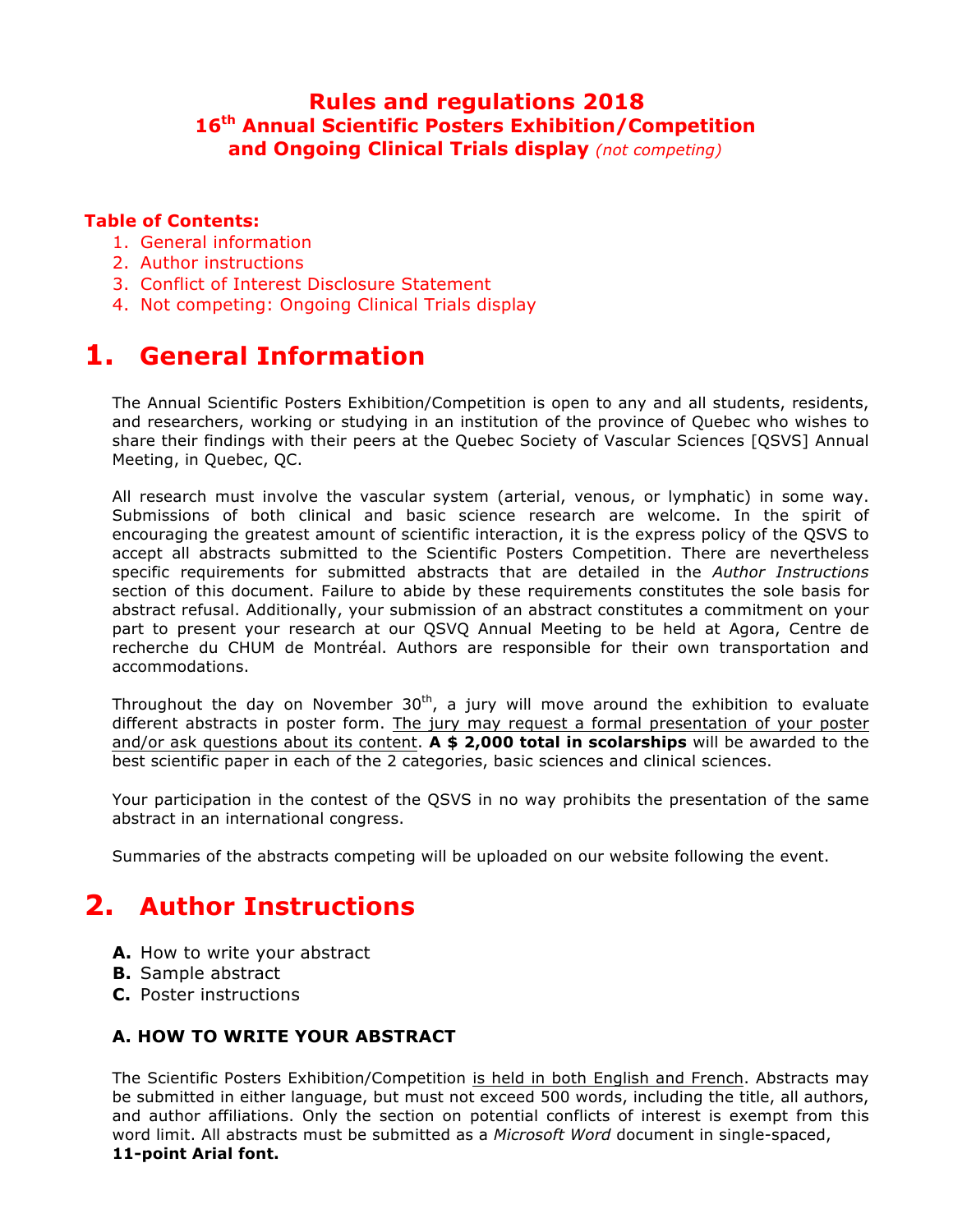Authors submitting an abstract are fully responsible for the language quality and accuracy of the terms used. If they are accepted, they will be published as submitted. You need to ensure that the writing follows the rules of English or French grammar and spelling. No editorial review will be made on the abstracts.

The abstract that does not comply with instructions listed in this section may be rejected by the scientific committee of the competition.

Abstracts must include the following sections:

**Section 1: Title Section 2: Authors Section 3: Abstract Section 4: Author affiliations Section 5: Conflict of Interest Disclosure Statement**

Example of an abstract is provided at section B.

# **Section 1: Title**

The title should be brief. It will appear at the top of the abstract in bold.

### **Section 2: Authors**

- a. Identify each author by both first and then last name.
- b. The presenting author should be identified by an asterisk (\*) at the end of his name.
- c. Institutional affiliations of each author should reference in order using superscript numbers at the end of each author name.
- d. The numbered list of affiliations should appear after the main body of the abstract. (Refer to example at end of this section)
- e. We ask *patrons to refrain* orally present the Scientific Posters and letting the opportunity for a student or researcher of the team.

### **Section 3: Abstract**

- a. Abstracts should be divided into the following sections:
	- **Introduction**
	- **Methods**
	- **Results**
	- **Discussion**
- b. Each section must be identified as above in bold face type and be comprised of a single paragraph. Sections should be separated by a single line only.

**Note**: 5 key words in French and English, summarizing your work, will be required upon confirmation and acceptance of your application and per the lexicon of QSVS, which will be sent at the same time.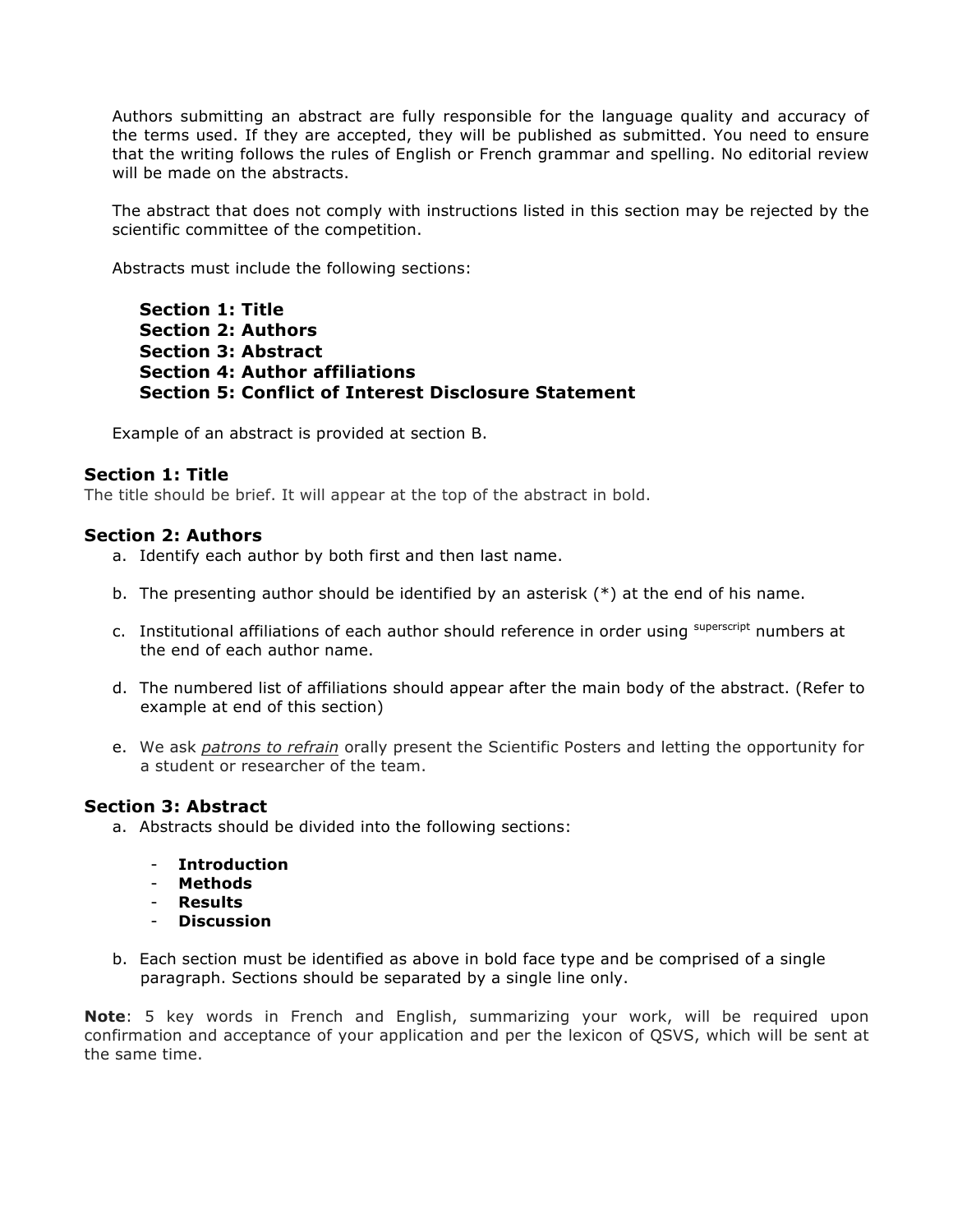# **Section 4: Author affiliations**

Author affiliations should be listed and numbered in the order corresponding to the numbering of author names in section 2.

# **Section 5: Conflict of Interest Disclosure Statement**

Essentially, the statement serves to inform the reader of potential conflicts that could influence one or more outcomes from the study. Refer to the policy section of conflict of interest. If there is no conflict of interest related to the presentation, it is required to include the following sentence: *no conflict of interest*.

# **B. SAMPLE ABSTRACT**

The following abstract and all elements are purely fictional and are meant to illustrate the form that your submission should take in order to abide by the requirements outlined above.

#### *Observational Study of Systemic Hypertension and Risk of Coronary Artery Disease.*

*Marc Jolicoeur\*<sup>1</sup> , Marie-José Miron<sup>2</sup> et Jean Buithieu<sup>3</sup>*

*Introduction. Abcdef ghijkl mnopqr stuvwxzy. Abcdef ghijkl mnopqr stuvwxzy. Abcdef ghijkl mnopqr stuvwxzy. Abcdef ghijkl mnopqr djshfkjhdjhdfkjhdsdfstuvwxzy. Abcdef ghijkl mnopqr stuvwxzy.*

*Methods: Abide thickly mnopqr stuvwxzy. Abcdef ghijljlkjsakljdlkjsmnopqr stuvwxzy. Abcdef ghijkl mnopqr stuvwxzy. Abcdef ghijkl mnopqr stuvwxzy. Abcdef ghijkl mnopqr stuvwxzy. Abcdef ghijkl mn.*

*Results: Abcdef ghijkl mnopqr stuvwxzy. Abcdef ghijkl jlkjsakljdlkjsmnopqr stuvwxzy. Abcdef ghijkl mnopqr stuvwxzy. Abcdef ghijkl mnopqr stuvwxzy. Abcdef ghijkl mnopqr stuvwxzy. Abcdef ghijkl*

*Discussion. Abcdef ghijkl mnopqr stuvwxzy. Abcdef ghijkl jlkjsakljdlkjsmnopqr stuvwxzy. Abcdef ghijkl mnopqr stuvwxzy. Abcdef ghijkl mnopqr stuvwxzy. Abcdef ghijkl mnopqr stuvwx*

*Département de cardiologie<sup>1</sup> , Université de Montréal, Département de Médecine Interne<sup>2</sup> , Université de Montréal, Department of cardiology, McGill University<sup>3</sup> .*

*This study was supported by a research grant from the QSVS*

# **C. POSTER**

1. Accepted abstracts will be exhibited as a poster at the  $17<sup>th</sup>$  Annual Congress of the QSVS, November 30<sup>th</sup> held at Agora, Centre de recherche du CHUM, Montreal. The posters will be exhibited between 9:00 am and 3:00 p.m. During the day, 200 attendees will be invited 3 times to visit the Scientific Posters Competition and the Ongoing Clinical Trials display, giving you an excellent opportunity to communicate your results with those working in the various sectors of the vascular area in Quebec.

There will be *2 sections competing*: "basic" and "clinical" sciences and *1 section not competing:* Ongoing Clinical Trials.

2. The jury will move around the showroom and request a formal presentation of your poster. Additional questions might be asked about the content.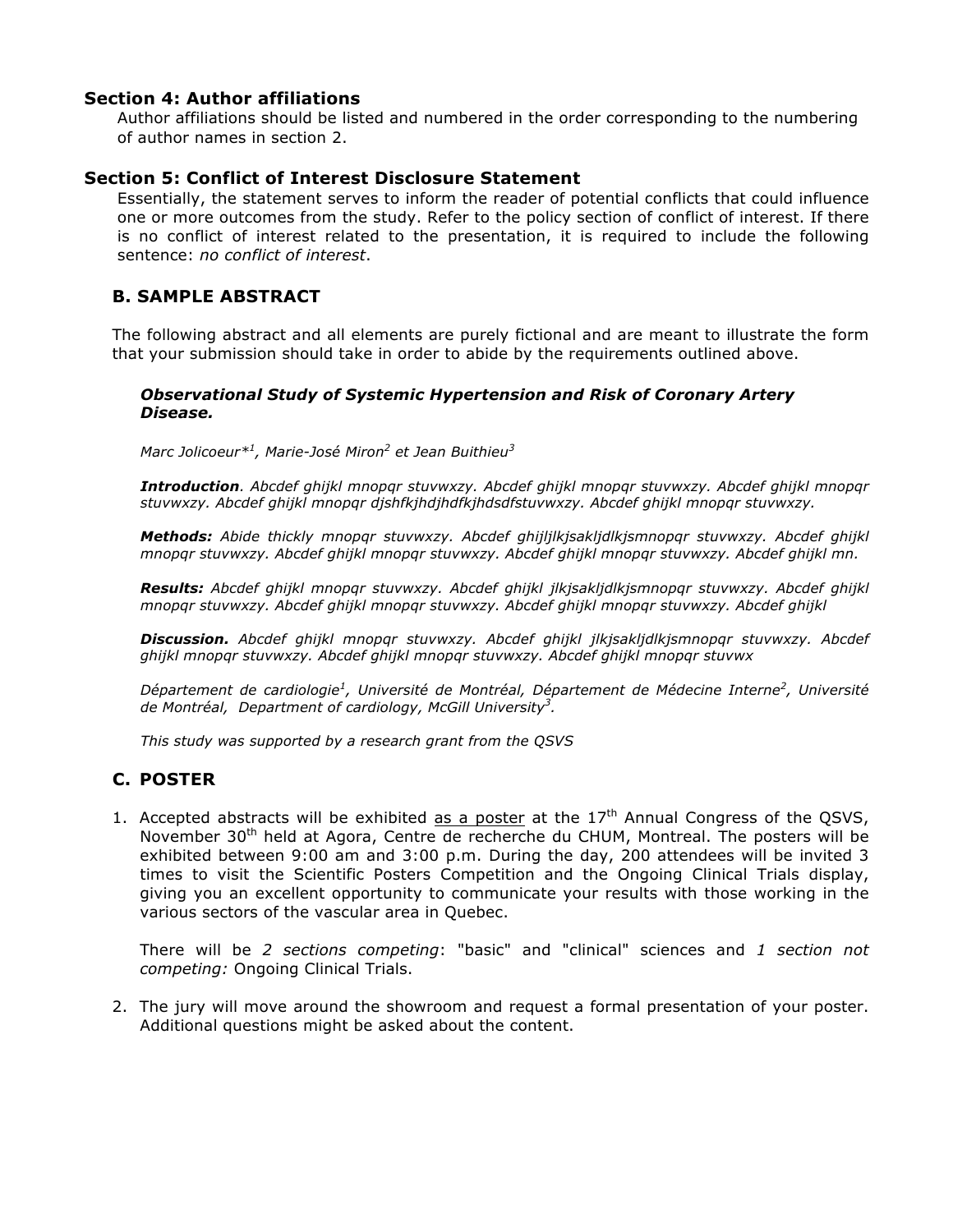3. Format: poster should cover an area up to 1,80 m by 1,20 m (6 feet x 4 feet) (see diagram). It is recommended to present a poster with characters large enough to be readable at a distance of one meter.



4 feet or 1,20 m

6 feet or 1,80 m

# **3. Conflict of Interests Disclosure Statement**

A person submitting a scientific abstract at the QSVS congress is responsible to report all potential sources of conflict of interest that could affect the project or coauthor.

The disclosure of a potential source of conflict of interest must allow recognizing all affiliations and financial interests that may influence the scientific integrity of the project submitted.

It shall mention if one or more of the co-investigators hold a financial interest in the granting agency sponsoring the study. Conflicting interests may take the form of grants, fees for services rendered or administrative positions (scientific advisors).

If there are no conflicts to declare, the author should indicate at the end of the abstract.

Registration to the Scientific Posters Exhibition/Competition and Ongoing Clinical Trials display is free; the deadline to submit your abstract is *October 11, 2018.* Admittance is free on November 30, **only** for the presenter of the poster(s) competing and/or the person displaying the Ongoing Clinical Trials.